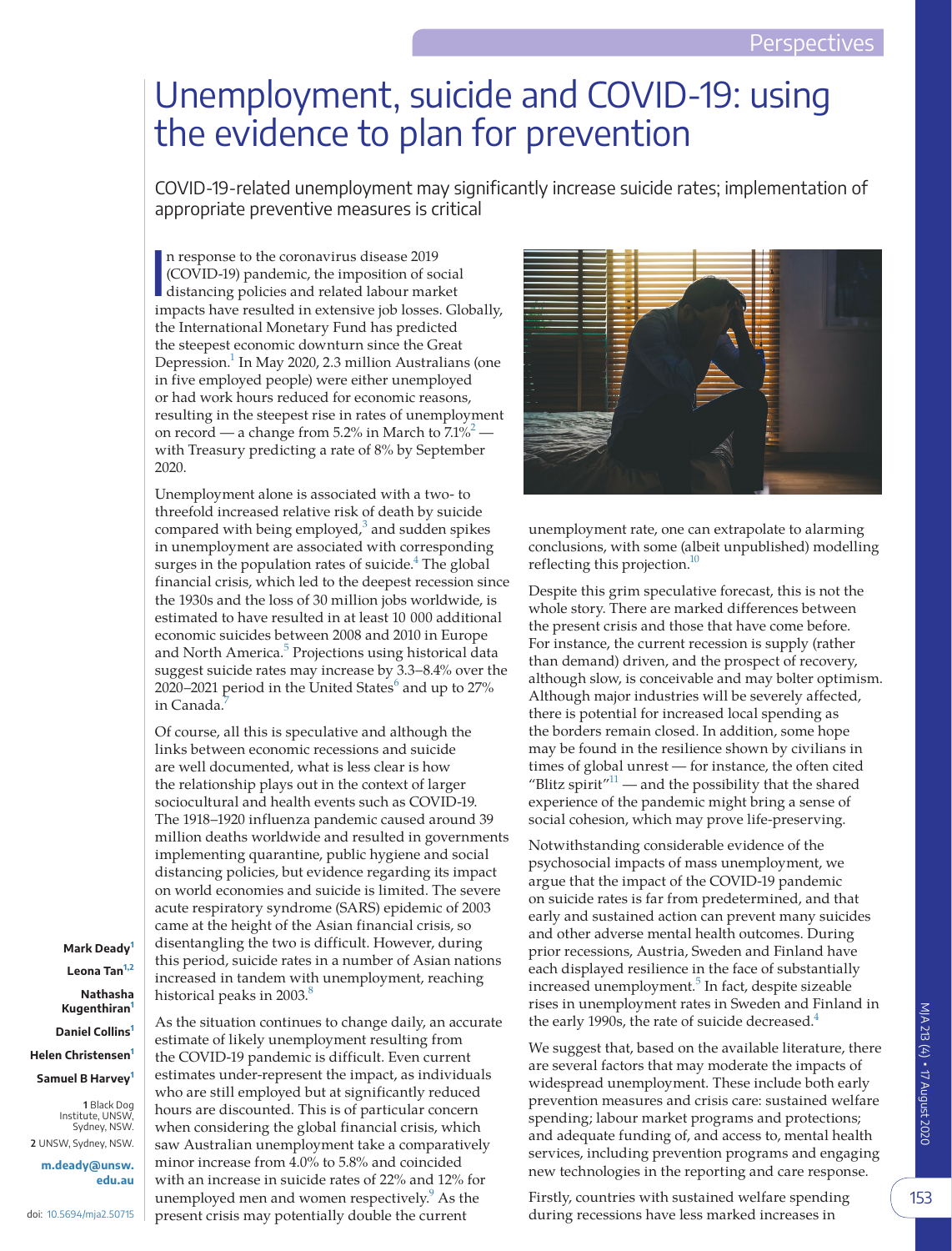suicide rates than those that cut spending on welfare and job search initiatives for the unemployed[.12](#page-2-11) Robust social policies to ensure adequate welfare benefits for people with low or sudden loss of income are thought to be central to offsetting the impact of the recession on suicide.<sup>13</sup> Where governments expand public welfare spending in the wake of disasters, there is good evidence for a reduction in suicide. The federal government's introduction of the JobKeeper and JobSeeker payment schemes are likely to mitigate suicide risk while simultaneously stimulating the economy and require long term investment.

Secondly, countries with active labour market programs, which assist the unemployed to find work or retrain, and those with labour market protections have lower rates of unemployment-related suicide than countries that do not.<sup>12</sup> It has been estimated that, during European recession periods in the past 50 years, each US\$100 per capita of investment in active labour market programs reduced the association of unemployment with suicide by  $0.4\%$  $0.4\%$  $0.4\%$ .<sup>4</sup>

Thirdly, it is critical that investment is made immediately in mental health, not just in terms of treatment but also in evidence-based prevention programs. Different approaches are required to reduce attempts, and deaths, involving both public health and clinical services. In terms of direct suicide prevention interventions, there is increasing evidence for multilevel systems approaches — using components ranging from individual-level (eg, assertive aftercare, psychosocial interventions) to public health interventions (eg, general practitioner and gatekeeper training), $14$  in addition to indirect interventions (targeting risk factors). Critical to effectiveness is the degree of penetration of these services, based on early population modelling, and the types of factors likely to differentially affect communities, including indigenous communities. Improving quality, availability and access to programs and crisis support services is vital to preventing suicide, $14$  with the current crisis both creating new challenges and compounding pre-existing systemic issues.

While the mental health sector is rapidly mobilising to improve access and the government has been quick to revise the Medicare rebate in this regard, it is vital that resource allocation and innovation continues beyond the span of the physical distancing measures. While increasing telehealth services is critical, the health professionals available to support them are unlikely to increase to meet need, and blended services that include automatised digital components may be a more efficient solution. The additional \$48.1 million in mental health funding announced in May 2020 is a positive step; however, further funding for evidencebased prevention initiatives is more important than ever to alleviate demand on treatment services. In terms of suicide prevention, digital interventions may hold some utility for both at-risk and actively suicidal

individuals, especially where other health services are lacking. $15$ 

Of course, economies undergoing recessions by their very nature have significant financial constraints, and governments will inevitably have to review spending across all services. It is critical that these limited funds are directed toward the most viable and cost-effective services. Importantly, not all groups are affected equally, and subgroup consideration is vital. In crisis periods, it can be the most disadvantaged groups that are disproportionately affected, and marginalised and at-risk populations require specific attention. It is also important to consider that many of the adverse consequences of job loss, including house repossession, mounting debt, mental health problems and relationship strain, are delayed and, therefore, long term investment is required.<sup>16</sup>

Finally, engaging new technologies in the fight against suicide may present a valuable new tool. This includes information technology-enabled coordinated care and the dynamic reporting of suicide risk using immediate and real-time data so that developing hotspots can be identified and shut down and local services can be mobilised. Although this field of study is in its infancy, the potential for concepts such as integrated, geospatial mapping, hotspot surveillance, and real-time reporting could lead to significant advancements in predicting and intervening in suicidal behaviour.<sup>17</sup>

Ultimately, the economic fallout resulting from the COVID-19 pandemic represents a threat, requiring urgent mobilisation and planning. There are certain steps required to moderate the mental health impacts of widespread unemployment, including sustained welfare spending; labour market programs; adequate investment in, and access to, mental health treatment and prevention services; and the dynamic reporting of suicide risk to aid regional responses and means restriction. The current economic crisis presents an opportunity to implement policies that would not only mitigate the impact of the recession on suicide but may incidentally reduce the national health and economic burden presented by emotional distress in any economic cycle. In doing so, there may be the ability to emerge from the current crisis stronger and more resilient as a nation.

**Acknowledgements:** Mark Deady, Leona Tan and Samuel Harvey are funded by an icare Foundation grant. Samuel Harvey is also supported by a National Health and Medical Research Council (NHMRC) investigator grant (No. 1178666). The authors are additionally supported by the NHMRC Centre for Research Excellence in Suicide Prevention. The funding institutions had no role in the planning, writing or publication of this work.

**Competing interests:** No relevant disclosures.

**Provenance:** Not commissioned; externally peer reviewed. ■

The unedited version of this article was published as a preprint on [mja.com.au](http://mja.com.au) on 22 June 2020.

© 2020 AMPCo Pty Ltd

References are available online.